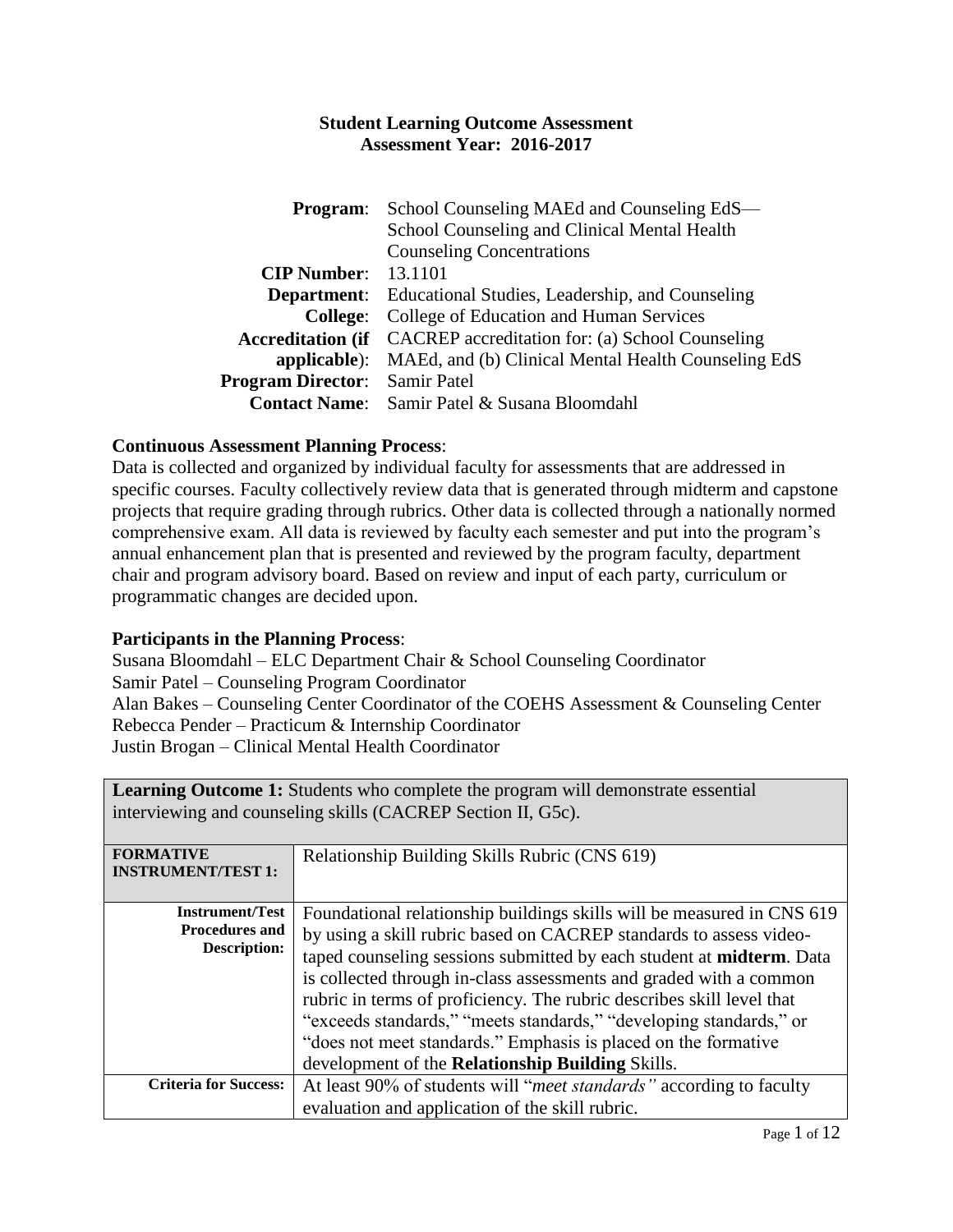| <b>Results and Analysis:</b> | 100% of students ( $n = 5$ ) during the fall 2016 and spring 2017 semester                                                                    |
|------------------------------|-----------------------------------------------------------------------------------------------------------------------------------------------|
|                              | met standards for relationship building skills at midterm. Results                                                                            |
|                              | indicate that this sample of students demonstrated foundational                                                                               |
|                              | counseling skills at a high level.                                                                                                            |
| <b>Changes Made in</b>       | It suspected that the changes made to the course since the previous                                                                           |
| Response to the              | year's assessment has resulted in students gaining a more                                                                                     |
| <b>Assessment Process or</b> | comprehensive understanding of the foundational counseling skills;                                                                            |
| <b>Results:</b>              | however, the small sample size must be noted. Additional hands-on                                                                             |
|                              | practices using counseling scripts will be integrated into the course to                                                                      |
|                              |                                                                                                                                               |
| <b>FORMATIVE</b>             | ensure the reliability of these results.                                                                                                      |
| <b>INSTRUMENT/TEST 2:</b>    | Working Stage Skills Rubric (CNS 619)                                                                                                         |
|                              |                                                                                                                                               |
| <b>Instrument/Test</b>       | Foundational working stage counseling skills will be measured in CNS                                                                          |
| <b>Procedures and</b>        | 619 by using a skill rubric based on CACREP standards to assess                                                                               |
| <b>Description:</b>          | video-taped counseling sessions submitted by each student at the end                                                                          |
|                              | of the course. Data is collected through in-class assessments and                                                                             |
|                              | graded with a common rubric in terms of proficiency. The rubric                                                                               |
|                              | describes skill level that "exceeds standards," "meets standards,"                                                                            |
|                              | "developing standards," or "does not meet standards." Emphasis is                                                                             |
|                              | placed on the formative development of the Working Stage Skills.                                                                              |
| <b>Criteria for Success:</b> | At least 90% of students will "exceed standards" according to faculty                                                                         |
|                              | evaluation and application of the skill rubric (CACREP Section II:                                                                            |
|                              | G.5.b; G.5.c.                                                                                                                                 |
| <b>Results and Analysis:</b> | 100% of students ( $n = 5$ ) during the fall 2016 and spring 2017 semester                                                                    |
|                              | met standards for working skills at the end of the semester. Results                                                                          |
|                              | indicate that this sample of students demonstrated foundational                                                                               |
|                              | counseling skills at a high level.                                                                                                            |
| <b>Changes Made in</b>       | Again, it suspected that the changes made to the course since the                                                                             |
| <b>Response to the</b>       | previous year's assessment has resulted in students gaining a more                                                                            |
| <b>Assessment Process or</b> | comprehensive understanding of the foundational counseling skills,                                                                            |
| <b>Results:</b>              | and thusly, are able to demonstrate these skills on a consistent basis.                                                                       |
|                              | However, the small sample size must be noted. As such, additional                                                                             |
|                              | hands-on practices using counseling scripts will be integrated into the                                                                       |
|                              | course to ensure the reliability of these results.                                                                                            |
| <b>SUMMATIVE</b>             | Midpoint Clinical Application Exam Rubric (taken after completing 33                                                                          |
| <b>INSTRUMENT/TEST 1:</b>    | credit hours & when in the semester of or after taking CNS 790;                                                                               |
|                              | however, this exam assess the mastery level of foundational counseling                                                                        |
|                              |                                                                                                                                               |
| <b>Instrument/Test</b>       | knowledge, which is required prior to the internship experience)<br>The Midpoint Clinical Application Exam is a written exam that consists of |
| <b>Procedures and</b>        | two case studies that will assess student understanding of foundational                                                                       |
| <b>Description:</b>          | counseling principles (i.e., building clinical relationships, multicultural                                                                   |
|                              |                                                                                                                                               |
|                              | awareness, theoretical awareness and ethical and professional                                                                                 |
|                              | understanding). The Midpoint Clinical Application Exam is read                                                                                |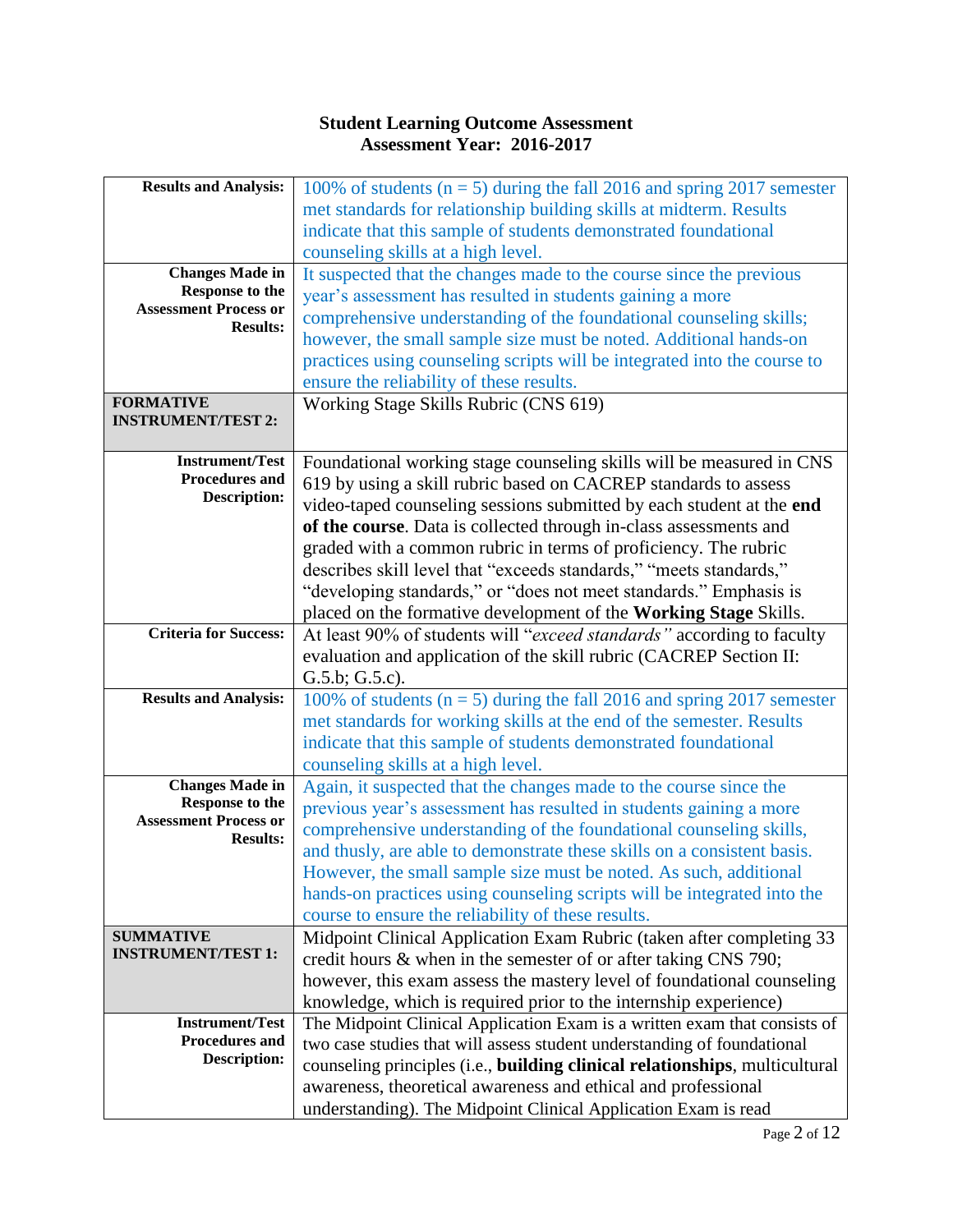|                                              | independently and anonymously by a minimum of two counseling                |
|----------------------------------------------|-----------------------------------------------------------------------------|
|                                              | program faculty readers. Evaluation is based on (a) organizational ability, |
|                                              | (b) demonstrated knowledge of relevant literature, (c) conceptual           |
|                                              | understanding, (d) ability to defend a given position, (e) clarity of       |
|                                              | presentation, and (f) CACREP standards. The rubric describes skill level    |
|                                              | that "exceeds standards," "meets standards," "developing standards," or     |
|                                              | "does not meet standards."                                                  |
| <b>Criteria for Success:</b>                 | At least 90% of students will "meet standards" on the criteria specific     |
|                                              | to the building clinical relationships for the Midpoint Clinical            |
|                                              | Application Exam.                                                           |
| <b>Results and Analysis:</b>                 | During the 2016-2017 academic year, a total of nine students                |
|                                              | completed the Midpoint Clinical Application Exam. 77% of these              |
|                                              | students met standards for building clinical relationships (5 students      |
|                                              | met standards and 2 students exceeded standards. 2 students were            |
|                                              | assessed as developing standards. Of the two who did not meet               |
|                                              | standards, one met the standard upon reexamination; while the other is      |
|                                              | working with faculty to ensure that the standard will be met.               |
|                                              |                                                                             |
|                                              | As this exam is given at midpoint in their program, it stands to reason     |
|                                              | that not all students will be able to demonstrate the skills that are       |
|                                              | necessary to build clinical relationships. However, the assessment does     |
|                                              | allow the program to appropriately flag potential issues that could         |
|                                              | impeded a person's ability to establish therapeutic relationships.          |
| <b>Changes Made in</b>                       | After reviewing the data from the 2015-2016 report, the counseling          |
| Response to the                              | program made some adjustments to the questions and rubrics of the           |
| <b>Assessment Process or</b>                 |                                                                             |
| <b>Results:</b>                              | Midpoint Clinical Application Exam to better capture the relationship       |
|                                              | building skills. Though the criteria for success was not met (i.e., 90%)    |
|                                              | of students will meet the standard), the assessment itself is stronger in   |
|                                              | assessing comprehensive knowledge regarding relationship building in        |
|                                              | the counseling process. As the counseling relationship is critical to the   |
|                                              | counseling process, the program will make adjustment to the course          |
|                                              | sequence so that students are better versed in the relationship building    |
|                                              | skills be the time they are ready for the midpoint.                         |
| <b>SUMMATIVE</b>                             | Oral Defense Presentation Rubric (CNS 795)                                  |
| <b>INSTRUMENT/TEST 2:</b>                    |                                                                             |
|                                              |                                                                             |
| <b>Instrument/Test</b>                       | Relationship building and working stage counseling skills will be           |
| <b>Procedures and</b><br><b>Description:</b> | measured in Internship II (CNS 795) using a skill rubric to assess          |
|                                              | video-taped counseling sessions presented during an Oral Defense by         |
|                                              | each student at the end of the course. Data is collected through a formal   |
|                                              | presentation to two counseling faculty and one non-counseling ELC           |
|                                              | Department member. Student's ability to verbally describe and               |
|                                              | demonstrate intentionality of counseling skills will be evaluated. The      |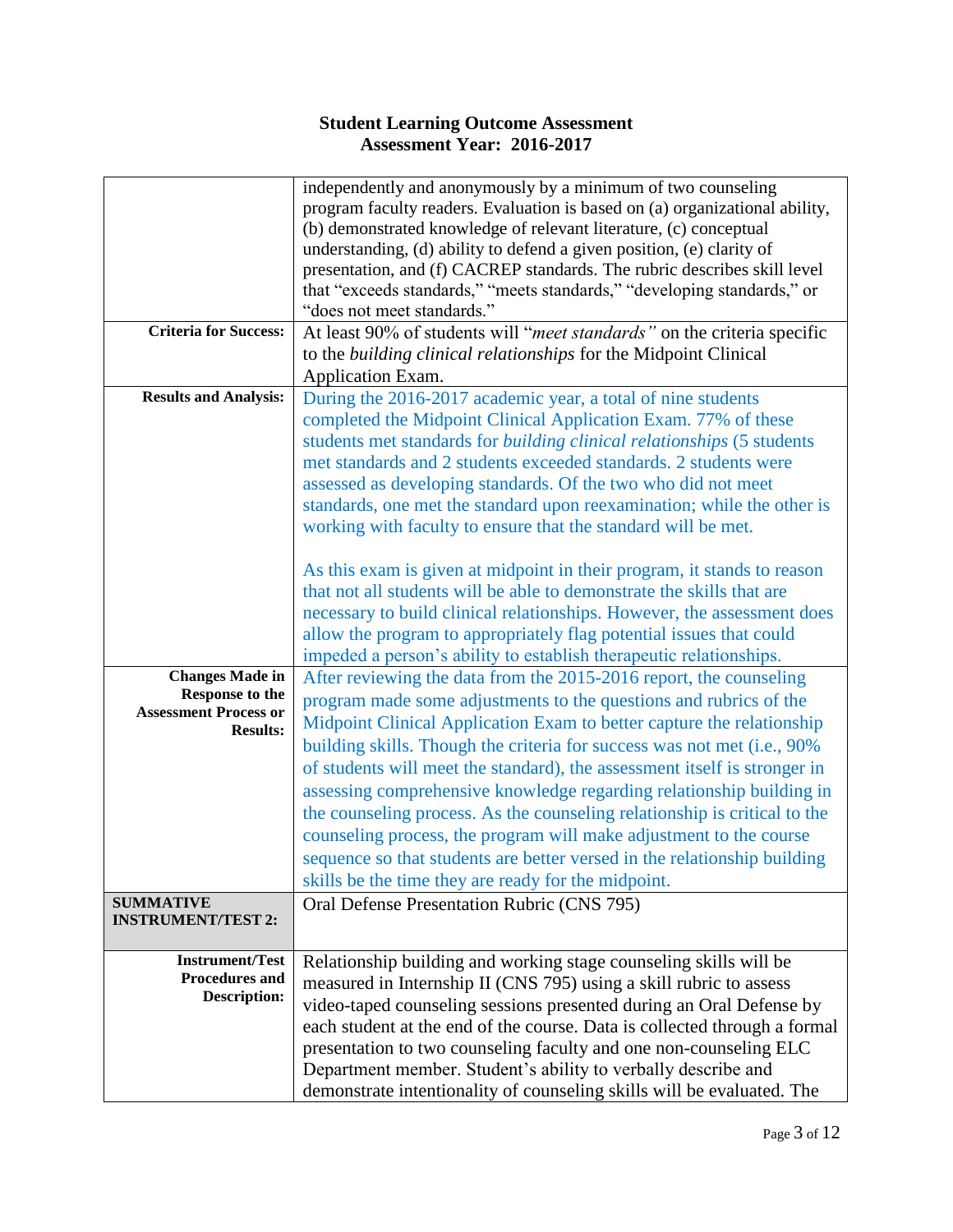|                              | rubric describes skill level that "exceeds standards," "meets standards,"    |
|------------------------------|------------------------------------------------------------------------------|
|                              | "developing standards," or "does not meet standards."                        |
| <b>Criteria for Success:</b> | At least 90% of students will "meet standards" on the criteria specific      |
|                              | to the video demonstration that highlights relationship building and         |
|                              | working stage counseling skills for the Oral Defense presentation.           |
| <b>Results and Analysis:</b> | 100% of students ( $n = 16$ ) met or exceeded the <i>video demonstration</i> |
|                              | that highlights relationship building and working stage counseling           |
|                              | skills standard (two students exceeded standards).                           |
|                              |                                                                              |
|                              | These results indicate that, given this sample, students at the              |
|                              | conclusion of Internship II have the necessary skills to develop and         |
|                              | maintain a therapeutic alliance, while also possessing the skills to         |
|                              | enhance client welfare.                                                      |
| <b>Changes Made in</b>       | A new rubric will be introduced to better assess micro-counseling skills     |
| <b>Response to the</b>       | when students are showcasing the counseling sessions. It is anticipated      |
| <b>Assessment Process or</b> | that if students are being assessed at a micro level, as opposed to a        |
| <b>Results:</b>              | macro level, with regards to their counseling skills, then the level of      |
|                              | counseling efficacy will increase.                                           |

Learning Outcome 2: Students who complete the program will demonstrate an ability to understand diverse cultural attitudes, beliefs, understandings, and acculturative experiences, including specific experiential learning activities (CACREP Section II, G2b).

| <b>FORMATIVE</b><br><b>INSTRUMENT/TEST 1:</b> | Multicultural pretest and posttest assessment (CNS 671)                 |
|-----------------------------------------------|-------------------------------------------------------------------------|
|                                               |                                                                         |
| <b>Instrument/Test</b>                        | Student's formative development of multicultural counseling             |
| <b>Procedures and</b><br><b>Description:</b>  | awareness and skills will be measured by administering the              |
|                                               | Multicultural Counseling Awareness, Knowledge and Skills Survey         |
|                                               | (MAKSS) in CNS 671 as a pretest and posttest. Student growth is         |
|                                               | documented in each of the three subtest areas.                          |
| <b>Criteria for Success:</b>                  | At least 80% of students will demonstrate growth (improved post-test    |
|                                               | score) in the subtest areas of the MAKSS.                               |
| <b>Results and Analysis:</b>                  | The MAKSS-C was designed as a self-assessment (Likert scale             |
|                                               | ranging from 1 to 4) of multicultural counseling and assess three       |
|                                               | subscales (10 items per scale): (a) awareness, (b) knowledge and (c)    |
|                                               | skills. The students were asked to complete MAKSS-C twice during        |
|                                               | the semester; once at the start of the semester in order to establish a |
|                                               | baseline and once at the end of the semester in order to measure        |
|                                               | progression among the three subscales and total score.                  |
|                                               |                                                                         |
|                                               | Collecting periods: spring $2017 \&$ summer $2017$                      |
|                                               | $n = 5$                                                                 |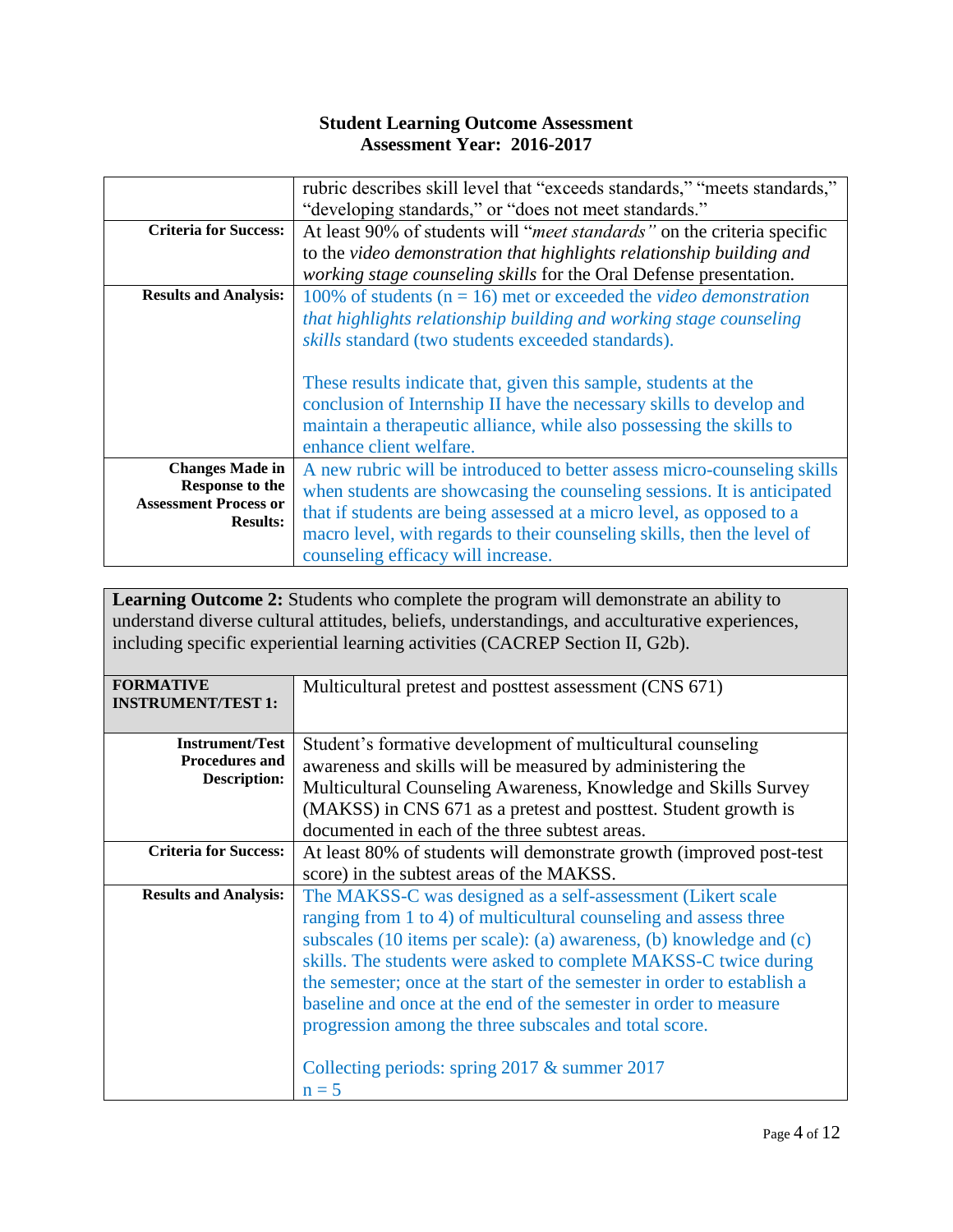#### **Awareness** Pre/Post Knowledge Pre/Post Skills Pre/Post Total Pre/Post 24.4/28 26.6/35.4 26.6/31.8 77.6/95.2 The results indicate an increase in all areas as it relates to multicultural competence. **Changes Made in Response to the Assessment Process or Results:** Program will integrate case studies within the class to continue increasing multicultural knowledge and skills; however, there will also be an emphasis on multicultural awareness to promote an increase in this particular domain. **FORMATIVE INSTRUMENT/TEST 2:** Cultural Exposure Rubric (CNS 671) **Instrument/Test Procedures and Description:** Self-awareness, an understanding of diversity, and comprehension of systemic maintenance of oppression will be measured in CNS 671 by the cultural exposure rubric that is based on CACREP standards. Each student will interview two adults who are culturally or ethnically different from him/herself. The students then submits a 3 to 5 page paper, in which the following criteria are assessed: (a) description of how assignment fosters understanding of the experience of diverse within the system. The rubric describes skill level that "exceeds

|                              | how assignment fosters understanding of the experience of diverse      |
|------------------------------|------------------------------------------------------------------------|
|                              | clients, and (b) description of how oppression / racism is maintained  |
|                              | within the system. The rubric describes skill level that "exceeds"     |
|                              | standards," "meets standards," "developing standards," or "does not    |
|                              | meet standards."                                                       |
| <b>Criteria for Success:</b> | At least 80% of students will "meet standards" on the Cultural         |
|                              | Exposure project.                                                      |
| <b>Results and Analysis:</b> | In a sample of 6 students, 33% exceeded standards and 33% met          |
|                              | standards, and 33% were developing the standard. After results were    |
|                              | assessed from 2015-2016 sample, the program made adjustments to        |
|                              | make the assignment more rigorous. As such, it is reasonable to note   |
|                              | that decrease in percentage of meeting the standard is a result of the |
|                              | rigor with adjusted assignment.                                        |
| <b>Changes Made in</b>       | Program will integrate case studies within the class to continue       |
| Response to the              | increasing understanding of systemic maintenance of oppression.        |
| <b>Assessment Process or</b> |                                                                        |
| <b>Results:</b>              |                                                                        |
| <b>SUMMATIVE</b>             | Midpoint Clinical Application Exam Rubric (taken after completing 33   |
| <b>INSTRUMENT/TEST 1:</b>    | credit hours $\&$ when in the semester of or after taking CNS 790;     |
|                              | however, this exam assess the mastery level of foundational counseling |
|                              | knowledge, which is required prior to the internship experience)       |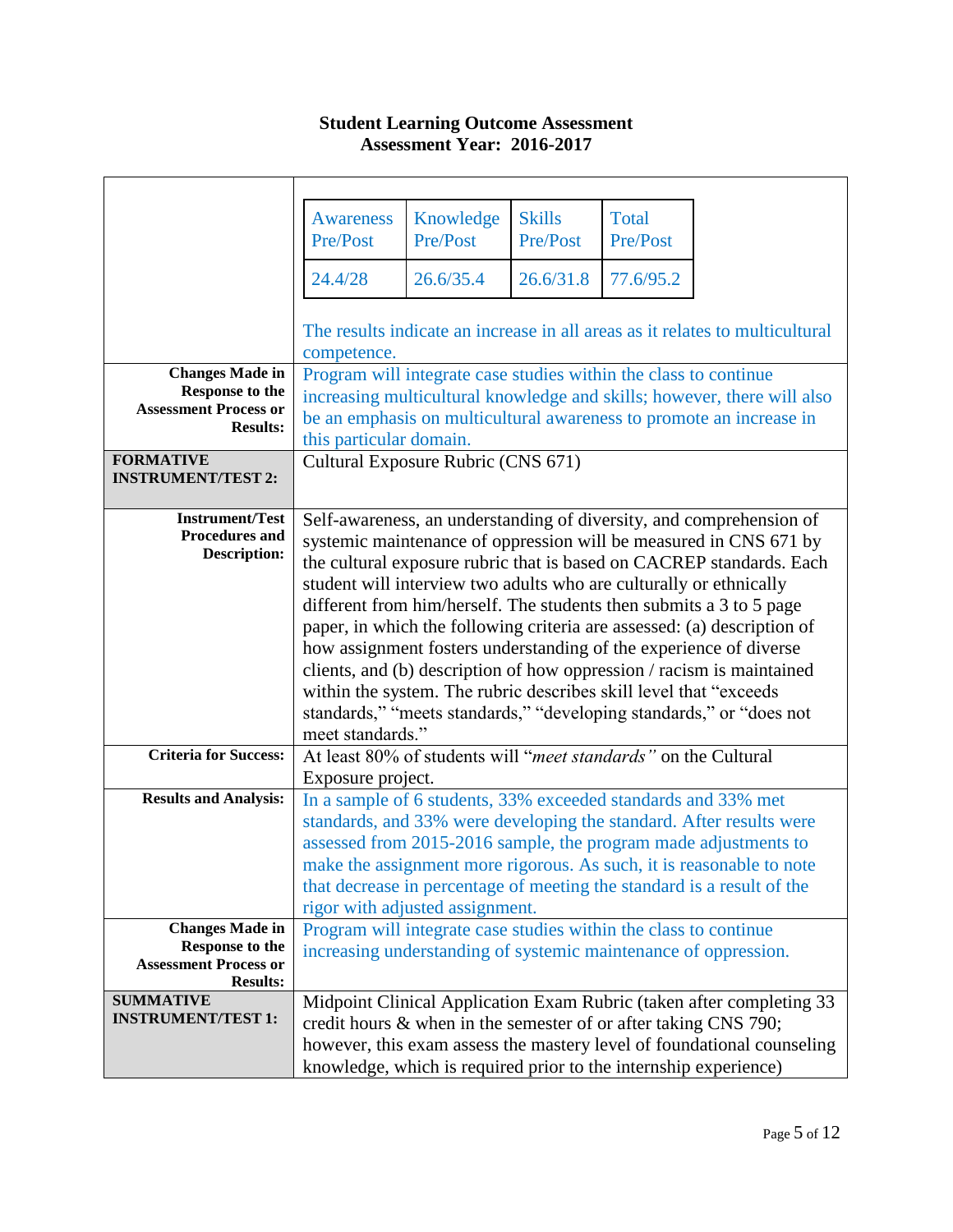| <b>Instrument/Test</b><br><b>Procedures and</b><br><b>Description:</b> | The Midpoint Clinical Application Exam is a written exam that consists of<br>two case studies that will assess student understanding of foundational<br>counseling principles (i.e., building clinical relationships, multicultural<br>awareness, theoretical awareness and ethical and professional<br>understanding). The Midpoint Clinical Application Exam is read<br>independently and anonymously by a minimum of two counseling<br>program faculty readers. Evaluation is based on (a) organizational ability,<br>(b) demonstrated knowledge of relevant literature, (c) conceptual<br>understanding, (d) ability to defend a given position, (e) clarity of<br>presentation, and (f) CACREP standards. The rubric describes skill level<br>that "exceeds standards," "meets standards," "developing standards," or<br>"does not meet standards." |
|------------------------------------------------------------------------|----------------------------------------------------------------------------------------------------------------------------------------------------------------------------------------------------------------------------------------------------------------------------------------------------------------------------------------------------------------------------------------------------------------------------------------------------------------------------------------------------------------------------------------------------------------------------------------------------------------------------------------------------------------------------------------------------------------------------------------------------------------------------------------------------------------------------------------------------------|
| <b>Criteria for Success:</b>                                           | At least 80% of students will "meet standards" on the criteria specific                                                                                                                                                                                                                                                                                                                                                                                                                                                                                                                                                                                                                                                                                                                                                                                  |
|                                                                        | to multicultural awareness for the Midpoint Clinical Application<br>Exam.                                                                                                                                                                                                                                                                                                                                                                                                                                                                                                                                                                                                                                                                                                                                                                                |
| <b>Results and Analysis:</b>                                           | During the 2016-2017 academic year, a total of nine students<br>completed the Midpoint Clinical Application Exam. 78% of these<br>students met standards for <i>multicultural awareness</i> (7 students met<br>standards and 2 students were assessed as developing standards). Of<br>the two who did not meet standards, one met the standard upon<br>reexamination; while the other is working with faculty to ensure that<br>the standard will be met.<br>As this exam is given at midpoint in their program, it stands to reason                                                                                                                                                                                                                                                                                                                     |
|                                                                        | that not all students will be able to demonstrate the skills that are<br>necessary to build clinical relationships. However, the assessment does<br>allow the program to appropriately flag potential issues that could<br>impeded a person's ability to establish therapeutic relationships.                                                                                                                                                                                                                                                                                                                                                                                                                                                                                                                                                            |
| <b>Changes Made in</b>                                                 | After reviewing the data from the 2015-2016 report, the counseling                                                                                                                                                                                                                                                                                                                                                                                                                                                                                                                                                                                                                                                                                                                                                                                       |
| Response to the<br><b>Assessment Process or</b><br><b>Results:</b>     | program made some adjustments to the questions and rubrics of the<br>Midpoint Clinical Application Exam to better capture multicultural<br>awareness. Though the criteria for success was not met (i.e., 80% of<br>students will meet the standard), the assessment itself is stronger in<br>assessing comprehensive knowledge regarding multicultural<br>awareness. As the understanding of oneself is critical to the counseling<br>process, the program will make adjustment to the course sequence so<br>that emphasis is placed on being a reflective counselor earlier in their<br>training.                                                                                                                                                                                                                                                       |
| <b>SUMMATIVE</b><br><b>INSTRUMENT/TEST 2:</b>                          | Counselor Preparation Comprehensive Examination (CPCE; taken in<br>the last semester or the semester prior to graduation)                                                                                                                                                                                                                                                                                                                                                                                                                                                                                                                                                                                                                                                                                                                                |
| <b>Instrument/Test</b>                                                 |                                                                                                                                                                                                                                                                                                                                                                                                                                                                                                                                                                                                                                                                                                                                                                                                                                                          |
| <b>Procedures and</b><br><b>Description:</b>                           | Students will answer 16 multicultural specific questions on a nationally<br>normed comprehensive exam.                                                                                                                                                                                                                                                                                                                                                                                                                                                                                                                                                                                                                                                                                                                                                   |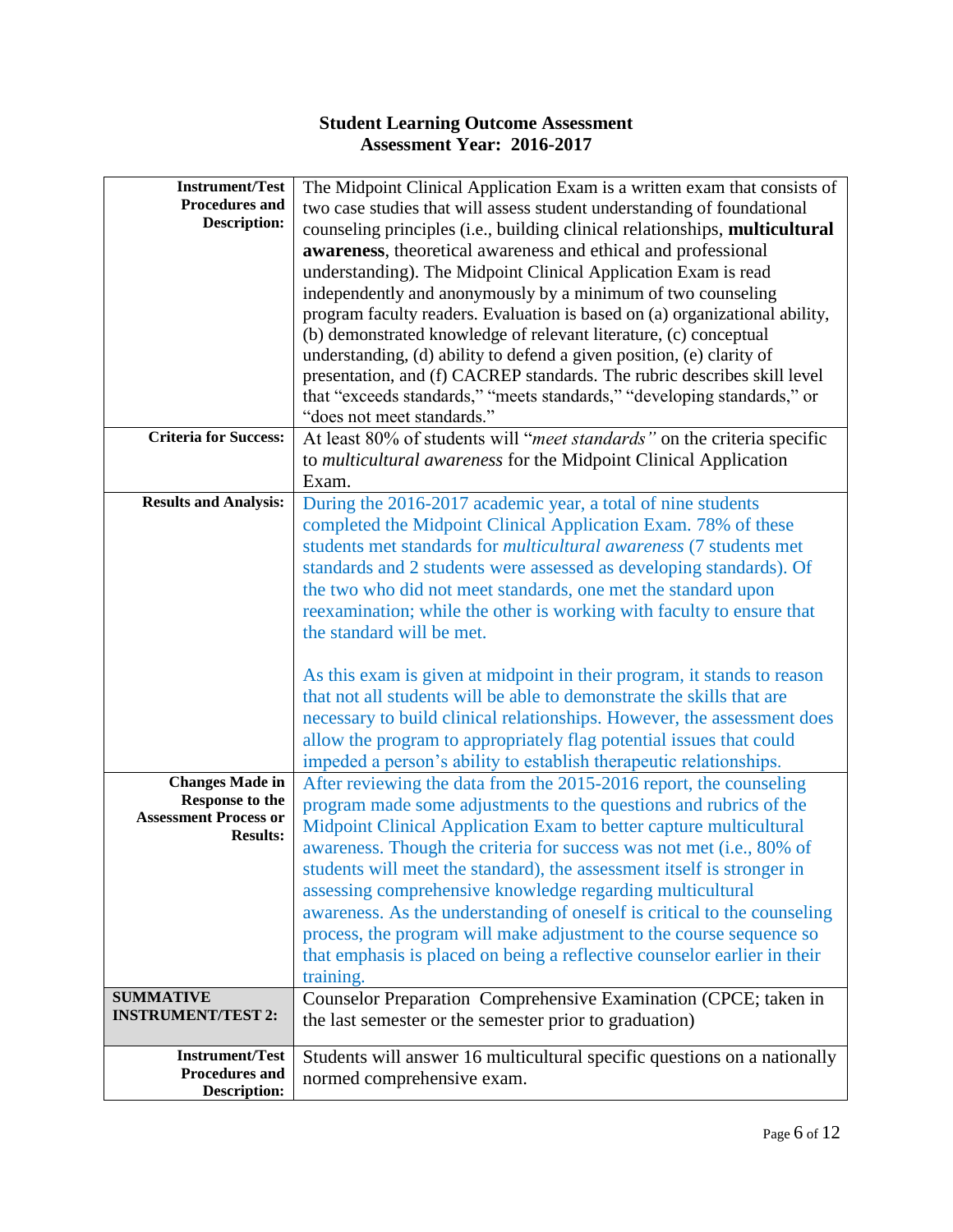| <b>Criteria for Success:</b>                    | 80% of students will demonstrate competence by scoring higher than<br>national average on the Social and Cultural Diversity portion of the |
|-------------------------------------------------|--------------------------------------------------------------------------------------------------------------------------------------------|
|                                                 | exam.                                                                                                                                      |
| <b>Results and Analysis:</b>                    | Results from the fall 2016 and spring 2017 CPCE revealed that 77% of                                                                       |
|                                                 | students ( $n = 17$ ) scored within or above one standard deviation of the                                                                 |
|                                                 | national average for the Social & Cultural Diversity section of the                                                                        |
|                                                 | CPCE. Results suggest that most of our students demonstrate an ability                                                                     |
|                                                 | to understand diverse cultural attitudes, beliefs, understandings, and<br>acculturative experiences by the end of their program            |
| <b>Changes Made in</b>                          |                                                                                                                                            |
|                                                 | The counseling program will change the criteria for success to read                                                                        |
| <b>Response to the</b>                          | "80% of students will demonstrate competence by scoring within or                                                                          |
| <b>Assessment Process or</b><br><b>Results:</b> | above one standard deviation of the national mean for the Social and                                                                       |
|                                                 | Cultural Diversity domain."                                                                                                                |

**Learning Outcome 3:** Students who complete the program will demonstrate knowledge and understanding of counseling theories (CACREP Section II, G5d).

| <b>FORMATIVE</b>                              | Theoretical Position Paper (CNS 624)                                        |
|-----------------------------------------------|-----------------------------------------------------------------------------|
| <b>INSTRUMENT/TEST 1:</b>                     |                                                                             |
|                                               |                                                                             |
| <b>Instrument/Test</b>                        | Students will submit a detailed exploration of his/her preferred            |
| <b>Procedures and</b>                         | counseling theory in CNS 624. The papers will be evaluated using a          |
| <b>Description:</b>                           | common rubric to determine student's accurate understanding and             |
|                                               |                                                                             |
|                                               | application of his/her counseling theory. The rubric describes              |
|                                               | theoretical comprehension that "exceeds standards," "meets standards,"      |
|                                               | "developing standards," or "does not meet standards."                       |
| <b>Criteria for Success:</b>                  | At least 80% of students will "meet standards" on the Theoretical           |
|                                               | Position Paper.                                                             |
| <b>Results and Analysis:</b>                  | Students were assessed according to a set rubric that evaluated writing     |
|                                               | quality and depth of understanding of theory. According to the results,     |
|                                               | 33% of students ( $n = 6$ ) met or exceeded standards for effective writing |
|                                               |                                                                             |
|                                               | and appropriate understanding of a counseling theory. Results indicate      |
|                                               | that these students did not fully understand their selected theory, mid-    |
|                                               | way through the semester.                                                   |
| <b>Changes Made in</b>                        | During the fall 2017 semester, students will be required to orally          |
| Response to the                               | present their case conceptualizations of weekly case studies to promote     |
| <b>Assessment Process or</b>                  | overall understanding of theoretical tenets.                                |
| <b>Results:</b>                               |                                                                             |
| <b>FORMATIVE</b><br><b>INSTRUMENT/TEST 2:</b> | In-class Exam (CNS 624)                                                     |
|                                               |                                                                             |
| <b>Instrument/Test</b>                        |                                                                             |
| <b>Procedures and</b>                         | At the end of the semester, an assessment that measures student             |
| <b>Description:</b>                           | understanding of counseling theory will be given in CNS 624.                |
| <b>Criteria for Success:</b>                  | At least 90% of students will answer exam content with 85% accuracy.        |
|                                               |                                                                             |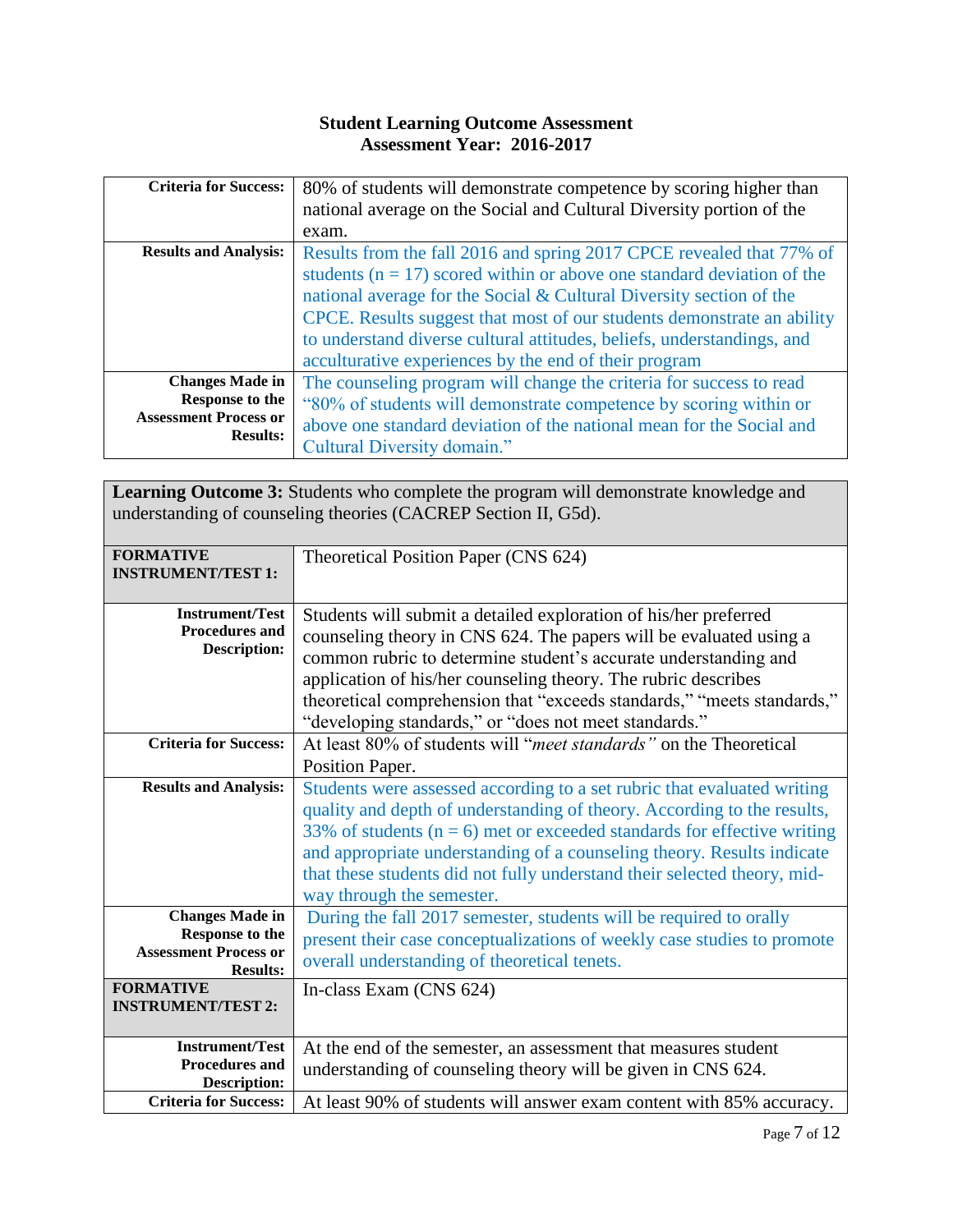| <b>Results and Analysis:</b><br><b>Changes Made in</b><br><b>Response to the</b><br><b>Assessment Process or</b><br><b>Results:</b> | Students were assessed according to a set rubric that evaluated writing<br>quality and depth of understanding of multiple theories. According to<br>the results, 83% of students ( $n = 6$ ) met exam content with at least 85%<br>accuracy. Though criteria for success was not met, due to small class<br>size, these results indicate that 5 out of 6 students had a solid<br>understanding of counseling theories at the end of the semester.<br>During the fall 2017 semester, students will be required to orally<br>present their case conceptualizations of weekly case studies to promote<br>overall understanding of theoretical tenets.                                                                                                                                                                                                        |
|-------------------------------------------------------------------------------------------------------------------------------------|-----------------------------------------------------------------------------------------------------------------------------------------------------------------------------------------------------------------------------------------------------------------------------------------------------------------------------------------------------------------------------------------------------------------------------------------------------------------------------------------------------------------------------------------------------------------------------------------------------------------------------------------------------------------------------------------------------------------------------------------------------------------------------------------------------------------------------------------------------------|
| <b>SUMMATIVE</b><br><b>INSTRUMENT/TEST 1:</b>                                                                                       | Midpoint Clinical Application Exam Rubric (taken after completing 33<br>credit hours & when in the semester of or after taking CNS 790;<br>however, this exam assess the mastery level of foundational counseling<br>knowledge, which is required prior to the internship experience)                                                                                                                                                                                                                                                                                                                                                                                                                                                                                                                                                                     |
| <b>Instrument/Test</b><br><b>Procedures and</b><br><b>Description:</b>                                                              | The Midpoint Clinical Application Exam is a written exam that consists of<br>two case studies that will assess student understanding of foundational<br>counseling principles (i.e., building clinical relationships, multicultural<br>awareness, theoretical awareness, and ethical and professional<br>understanding). The Midpoint Clinical Application Exam is read<br>independently and anonymously by a minimum of two counseling<br>program faculty readers. Evaluation is based on (a) organizational ability,<br>(b) demonstrated knowledge of relevant literature, (c) conceptual<br>understanding, (d) ability to defend a given position, (e) clarity of<br>presentation, and (f) CACREP standards. The rubric describes skill level<br>that "exceeds standards," "meets standards," "developing standards," or<br>"does not meet standards." |
| <b>Criteria for Success:</b>                                                                                                        | At least 80% of students will "meet standards" on the criteria specific<br>to <i>theoretical awareness</i> for the Midpoint Clinical Application Exam.                                                                                                                                                                                                                                                                                                                                                                                                                                                                                                                                                                                                                                                                                                    |
| <b>Results and Analysis:</b>                                                                                                        | During the 2016-2017 academic year, a total of nine students<br>completed the Midpoint Clinical Application Exam. 56% of these<br>students met standards for theoretical awareness (5 students met<br>standards and 4 students were assessed as developing standards). Of<br>the four who did not meet standards, three met the standard upon<br>reexamination; while the other is working with faculty to ensure that<br>the standard will be met.                                                                                                                                                                                                                                                                                                                                                                                                       |
|                                                                                                                                     | As this exam is given at midpoint in their program, it stands to reason<br>that not all students will be able to demonstrate the skills that are<br>necessary to articulate the application of the tenets of their theoretical<br>orientation. However, the assessment does allow the program to<br>appropriately flag potential issues that could impeded a person's ability<br>to establish therapeutic relationships.                                                                                                                                                                                                                                                                                                                                                                                                                                  |
| <b>Changes Made in</b><br><b>Response to the</b>                                                                                    | During the 2017-2018 academic year there will be a concerted effort to<br>provide case studies in the foundational counseling courses to better                                                                                                                                                                                                                                                                                                                                                                                                                                                                                                                                                                                                                                                                                                           |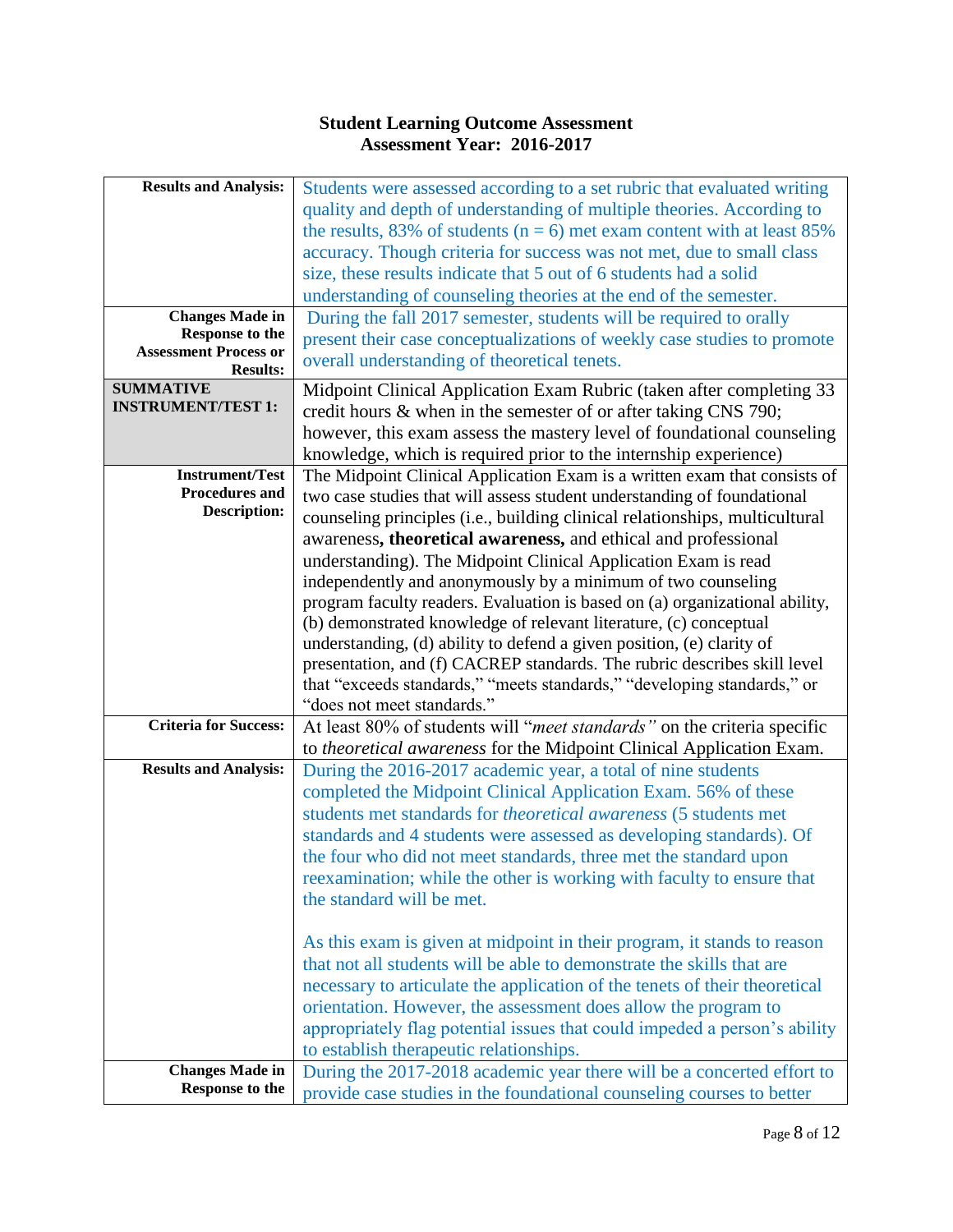| <b>Assessment Process or</b> | prepare students for the midpoint clinical application exam. Also,            |
|------------------------------|-------------------------------------------------------------------------------|
| <b>Results:</b>              | questions and rubrics for the midpoint exam will be adjusted to better        |
|                              |                                                                               |
|                              | capture theoretical knowledge.                                                |
| <b>SUMMATIVE</b>             | Oral Defense Presentation Rubric (CNS 795)                                    |
| <b>INSTRUMENT/TEST 2:</b>    |                                                                               |
|                              |                                                                               |
| <b>Instrument/Test</b>       | The oral defense will assess a student's application of counseling            |
| <b>Procedures and</b>        | theory during CNS 795 via a three step process: (a) a submission of a         |
| <b>Description:</b>          |                                                                               |
|                              | graduate paper on one's theoretical approach to counseling; (b) an oral       |
|                              | presentation of his/her understanding of the counseling theory; and (c)       |
|                              | showing of a video-recorded, internship session that highlights the           |
|                              | application of the counseling theory with an actual client. The rubric        |
|                              |                                                                               |
|                              | describes skill level that "exceeds standards," "meets standards,"            |
|                              | "developing standards," or "does not meet standards."                         |
| <b>Criteria for Success:</b> | At least 80% of students will "meet standards" on the criteria specific       |
|                              | to the oral presentation of his/her counseling theory for the Oral            |
|                              | Defense presentation.                                                         |
| <b>Results and Analysis:</b> | 100% of students ( $n = 16$ ) met or exceeded the <i>video demonstration</i>  |
|                              |                                                                               |
|                              | that highlights relationship building and working stage counseling            |
|                              | skills standard (two students exceeded standards).                            |
|                              |                                                                               |
|                              | These results indicate that, given this sample, students at the               |
|                              | conclusion of Internship II have the necessary skills to develop and          |
|                              | maintain a therapeutic alliance, while also possessing the skills to          |
|                              | enhance client welfare.                                                       |
|                              |                                                                               |
| <b>Changes Made in</b>       | It was determined by the counseling program's effort integrate specific       |
| Response to the              | pedagogical strategies resulted in the improvement with regards to            |
| <b>Assessment Process or</b> | students' abilities to conceptualize cases from a theoretical orientation. As |
| <b>Results:</b>              | such, the criteria for success will increase from 80% to 90% of students      |
|                              |                                                                               |
|                              | will meet standards.                                                          |

**Learning Outcome 4:** Students who complete the program will demonstrate professional orientation and ethical practice relating to professional roles, functions and relationships (CACREP Section II: G1j).

| <b>FORMATIVE</b><br><b>INSTRUMENT/TEST 1:</b>                          | Exam#2 (CNS $617$ )                                                                                                                                                  |
|------------------------------------------------------------------------|----------------------------------------------------------------------------------------------------------------------------------------------------------------------|
| <b>Instrument/Test</b><br><b>Procedures and</b><br><b>Description:</b> | Midway through the semester, students' understanding of the<br>counseling profession, preparation standards, and service will be<br>assessed via Exam #2 in CNS 617. |
| <b>Criteria for Success:</b>                                           | At least 80% of the students will answer exam content with 85%<br>accuracy.                                                                                          |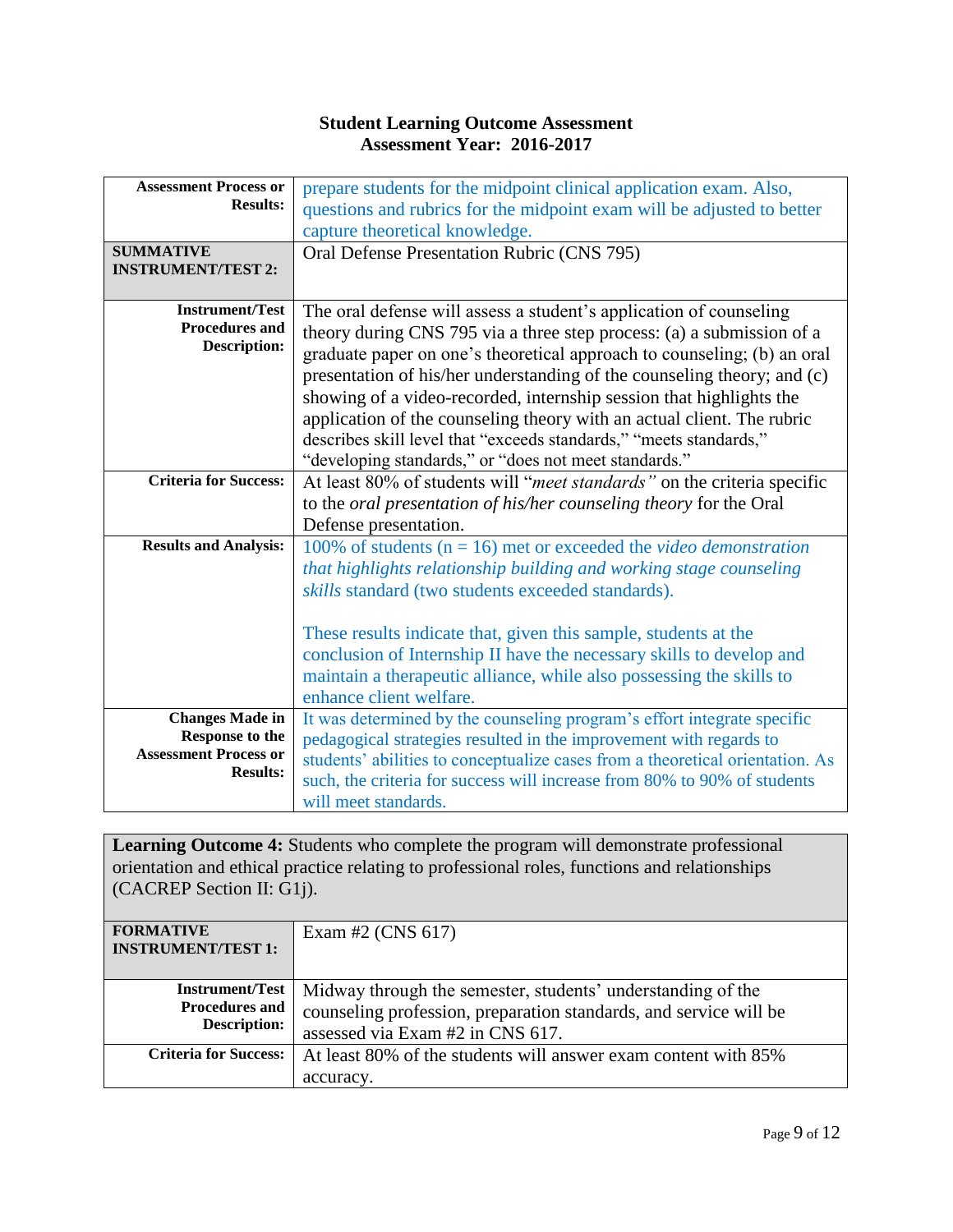| <b>Results and Analysis:</b>                                                                        | During the semester 2016-2017 academic year, 11 students were<br>enrolled in CNS 617. The following scores demonstrate the breakdown<br>for Exam #2:<br>95% or better accuracy - 63%<br>85% to 94% accuracy - 18%<br>75% to 84% accuracy - 9%<br>Less than $75%$ accuracy $-9%$<br>Results indicate that 81% of the students answered the exam content<br>with at least 85% accuracy, suggesting that most students in the sample<br>are developing their understanding of the counseling profession by<br>midterm.                                                                                                                                                                                                                 |
|-----------------------------------------------------------------------------------------------------|-------------------------------------------------------------------------------------------------------------------------------------------------------------------------------------------------------------------------------------------------------------------------------------------------------------------------------------------------------------------------------------------------------------------------------------------------------------------------------------------------------------------------------------------------------------------------------------------------------------------------------------------------------------------------------------------------------------------------------------|
| <b>Changes Made in</b><br><b>Response to the</b><br><b>Assessment Process or</b><br><b>Results:</b> | During fall semester, all power points were updated and more<br>experiential activities were implemented. Guest panels for school,<br>mental health and addictions were utilized. A panel of alumni also<br>came to class to better prepare students for what to expect in the<br>program and as recent graduates. The Counseling program has decided<br>to drop CNS 617 because the material could/is being covered in other<br>classes. A new course is being established to better meet student needs<br>which is Child and Adolescent Counseling. All standards (CACREP,<br>EPSB, and SACS) covered in course have been moved to other<br>courses. The case study project formerly in CNS 617 is now in CNS<br>790 - Practicum. |
| <b>FORMATIVE</b><br><b>INSTRUMENT/TEST 2:</b>                                                       | Case Study Assignment/Rubric (CNS 617)                                                                                                                                                                                                                                                                                                                                                                                                                                                                                                                                                                                                                                                                                              |
| <b>Instrument/Test</b>                                                                              | Student knowledge and understanding of ethical issues in counseling                                                                                                                                                                                                                                                                                                                                                                                                                                                                                                                                                                                                                                                                 |
| <b>Procedures and</b>                                                                               | will be measured by evaluating a case study assignment in CNS 617,                                                                                                                                                                                                                                                                                                                                                                                                                                                                                                                                                                                                                                                                  |
| <b>Description:</b>                                                                                 | Introduction to Counseling. Data is collected through in-class                                                                                                                                                                                                                                                                                                                                                                                                                                                                                                                                                                                                                                                                      |
|                                                                                                     | assessments and graded with a rubric based on the CACREP standards                                                                                                                                                                                                                                                                                                                                                                                                                                                                                                                                                                                                                                                                  |
|                                                                                                     | for professional orientation and ethics. The rubric describes skill level                                                                                                                                                                                                                                                                                                                                                                                                                                                                                                                                                                                                                                                           |
|                                                                                                     | that "exceeds standards," "meets standards," "developing standards,"<br>or "does not meet standards."                                                                                                                                                                                                                                                                                                                                                                                                                                                                                                                                                                                                                               |
| <b>Criteria for Success:</b>                                                                        | At least 80% of students will "meet standards" for professional                                                                                                                                                                                                                                                                                                                                                                                                                                                                                                                                                                                                                                                                     |
|                                                                                                     | orientation and ethics.                                                                                                                                                                                                                                                                                                                                                                                                                                                                                                                                                                                                                                                                                                             |
| <b>Results and Analysis:</b>                                                                        | During the 2016-2017 academic year, $100\%$ (n=11) of the students met                                                                                                                                                                                                                                                                                                                                                                                                                                                                                                                                                                                                                                                              |
|                                                                                                     | standards for professional orientation and ethics.                                                                                                                                                                                                                                                                                                                                                                                                                                                                                                                                                                                                                                                                                  |
|                                                                                                     |                                                                                                                                                                                                                                                                                                                                                                                                                                                                                                                                                                                                                                                                                                                                     |
|                                                                                                     | Results indicate that students in this sample possessed a solid                                                                                                                                                                                                                                                                                                                                                                                                                                                                                                                                                                                                                                                                     |
|                                                                                                     | understanding of ethics by the end of the semester.                                                                                                                                                                                                                                                                                                                                                                                                                                                                                                                                                                                                                                                                                 |
| <b>Changes Made in</b>                                                                              | The Counseling program has decided to drop CNS 617 because the                                                                                                                                                                                                                                                                                                                                                                                                                                                                                                                                                                                                                                                                      |
| <b>Response to the</b>                                                                              | material could/is being covered in other classes. A new course is being<br>established to better meet student needs which is Child and Adolescent                                                                                                                                                                                                                                                                                                                                                                                                                                                                                                                                                                                   |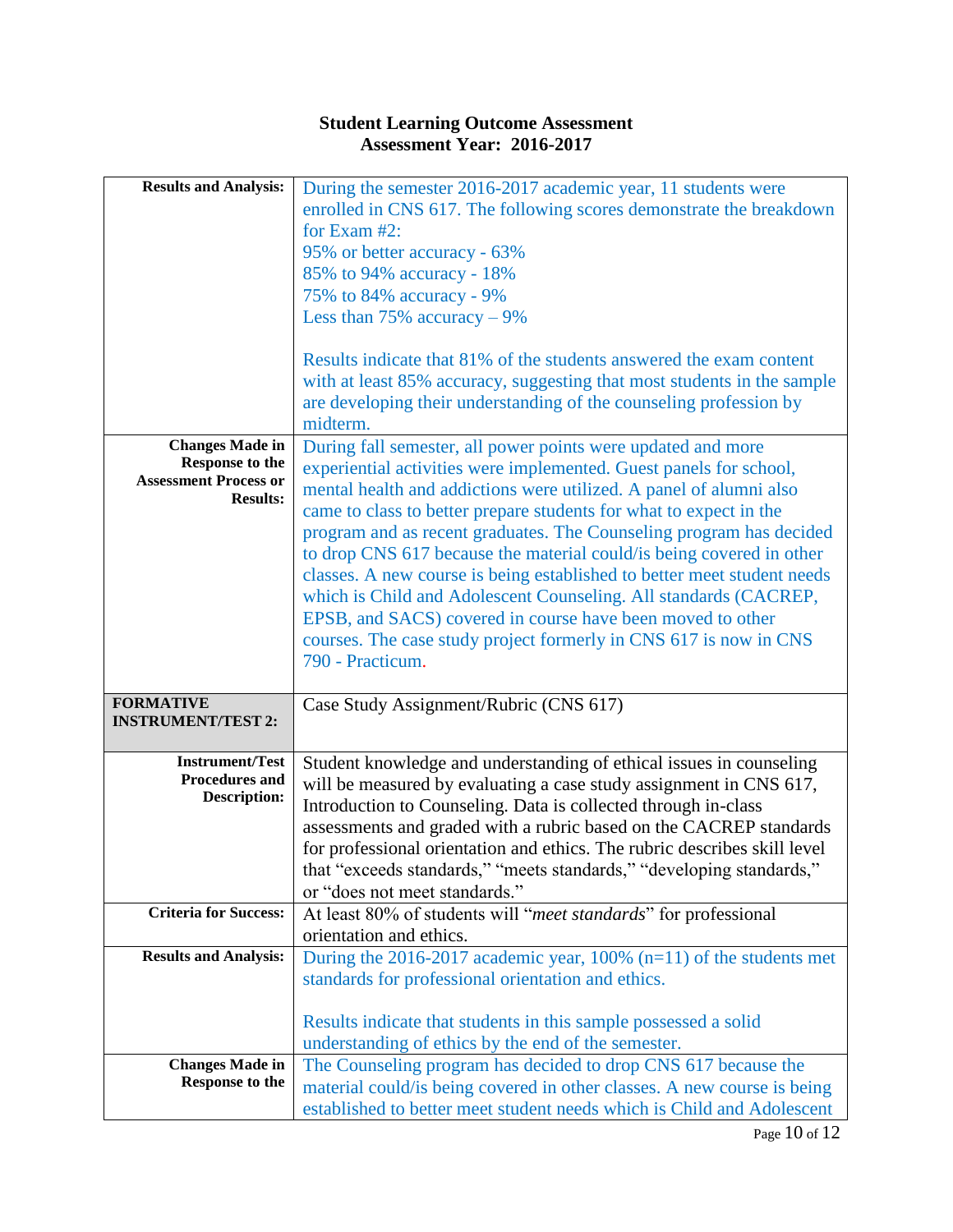| <b>Assessment Process or</b>                    | Counseling. All standards (CACREP, EPSB, and SACS) covered in               |
|-------------------------------------------------|-----------------------------------------------------------------------------|
| <b>Results:</b>                                 | course have been moved to other courses. The case study project             |
|                                                 | formerly in CNS 617 is now in CNS 790 - Practicum.                          |
| <b>SUMMATIVE</b>                                | Midpoint Clinical Application Exam Rubric (taken after completing 33        |
| <b>INSTRUMENT/TEST 1:</b>                       | credit hours $\&$ when in the semester of or after taking CNS 790;          |
|                                                 | however, this exam assess the mastery level of foundational counseling      |
|                                                 | knowledge, which is required prior to the internship experience)            |
| <b>Instrument/Test</b>                          | The Midpoint Clinical Application Exam is a written exam that consists of   |
| <b>Procedures and</b>                           | two case studies that will assess student understanding of foundational     |
| <b>Description:</b>                             | counseling principles (i.e., building clinical relationships, multicultural |
|                                                 | awareness, theoretical awareness, and ethical and professional              |
|                                                 | <b>understanding</b> ). The Midpoint Clinical Application Exam is read      |
|                                                 | independently and anonymously by a minimum of two counseling                |
|                                                 | program faculty readers. Evaluation is based on (a) organizational ability, |
|                                                 | (b) demonstrated knowledge of relevant literature, (c) conceptual           |
|                                                 | understanding, (d) ability to defend a given position, (e) clarity of       |
|                                                 | presentation, and (f) CACREP standards. The rubric describes skill level    |
|                                                 | that "exceeds standards," "meets standards," "developing standards," or     |
|                                                 | "does not meet standards."                                                  |
| <b>Criteria for Success:</b>                    | At least 80% of students will "meet standards" on the criteria specific     |
|                                                 | to ethical and professional understanding on the Midpoint Clinical          |
|                                                 | Application Exam.                                                           |
| <b>Results and Analysis:</b>                    | During the 2016-2017 academic year, a total of nine students                |
|                                                 | completed the Midpoint Clinical Application Exam. 55% of these              |
|                                                 | students met standards for ethical and professional understanding (2        |
|                                                 | students exceeded standards, 3 students met standards, 3 students were      |
|                                                 | assessed as developing standards, and 1 student did not meet the            |
|                                                 | standard). Of the four who did not meet standards, all met the standard     |
|                                                 | upon reexamination.                                                         |
| <b>Changes Made in</b>                          | After reviewing the data from the 2015-2016 report, the counseling          |
| Response to the<br><b>Assessment Process or</b> | program made some adjustments to the questions and rubrics of the           |
| <b>Results:</b>                                 | Midpoint Clinical Application Exam to better capture ethical and            |
|                                                 | professional understanding. Though the criteria for success was not         |
|                                                 | met (i.e., 80% of students will meet the standard), the assessment itself   |
|                                                 | is stronger in assessing comprehensive knowledge regarding ethics. As       |
|                                                 | the understanding of ethics is critical to the counseling process, the      |
|                                                 | program will make adjustment to the course sequence so that emphasis        |
|                                                 | is placed on being an ethical counselor.                                    |
| <b>SUMMATIVE</b><br><b>INSTRUMENT/TEST 2:</b>   | Counselor Preparation Comprehensive Examination (CPCE; taken in             |
|                                                 | the last semester or the semester prior to graduation)                      |
| <b>Instrument/Test</b>                          | Students will answer 16 professional orientation and ethics specific        |
| <b>Procedures and</b>                           | questions on a nationally normed comprehensive exam.                        |
| <b>Description:</b>                             |                                                                             |